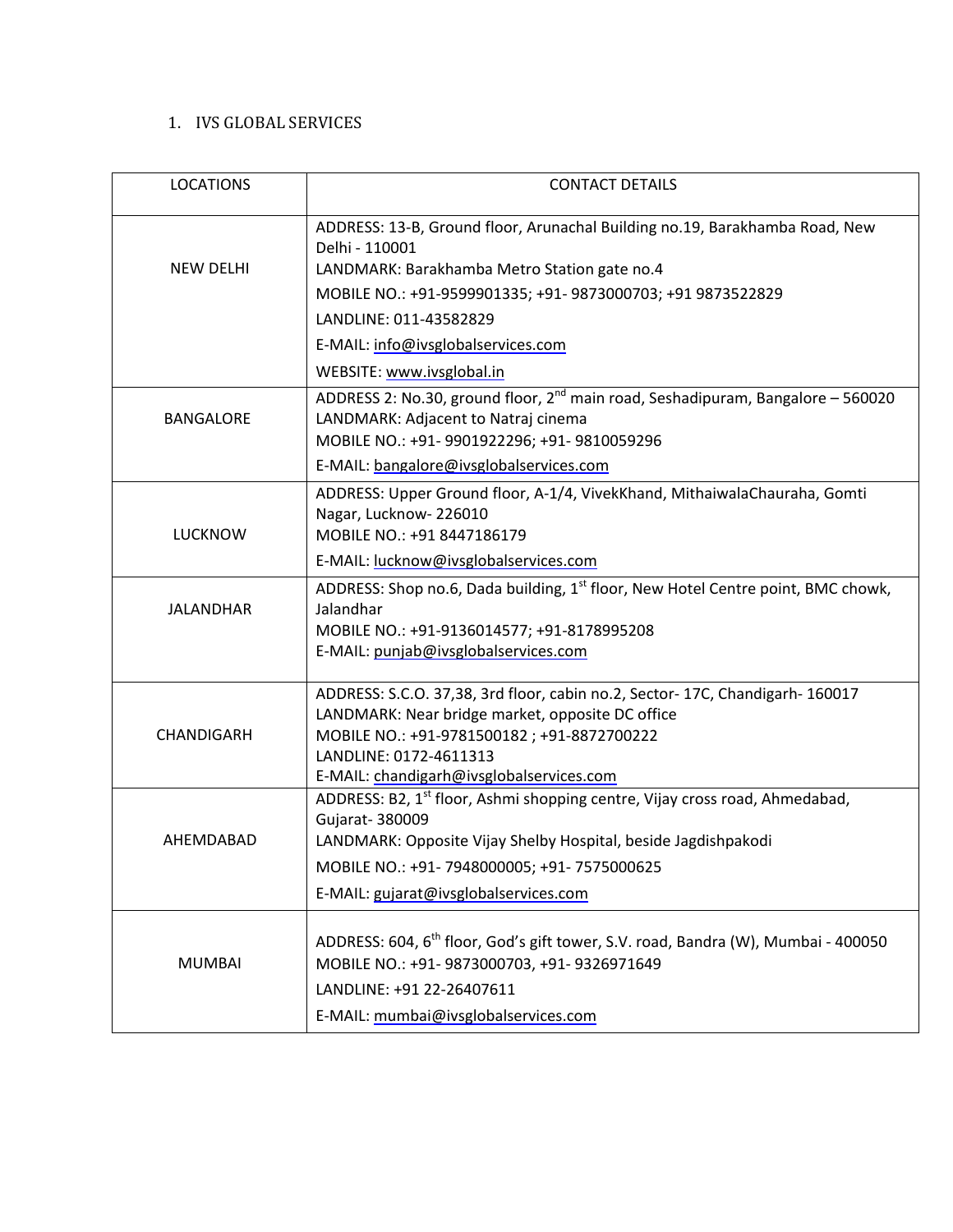|                    | ADDRESS: 34, Nelson Manickam Road, Aminjikarai, Chennai - 600029                                                                                                              |
|--------------------|-------------------------------------------------------------------------------------------------------------------------------------------------------------------------------|
| <b>CHENNAI</b>     | MOBILE NO.: +91-7356586222                                                                                                                                                    |
|                    | E-MAIL: chennai@ivsglobalservices.com                                                                                                                                         |
|                    | ADDRESS: 13- B.B.Ganguly street, Room no. 303, 3 <sup>rd</sup> floor, Punarnava. Kolkata-<br>700012                                                                           |
| <b>KOLKATA</b>     | LANDMARK: Near Lal bazar police head quarters                                                                                                                                 |
|                    | MOBILE NO.: +91-7356730222                                                                                                                                                    |
|                    | E-MAIL: kolkata@ivsglobalservices.com                                                                                                                                         |
|                    | ADDRESS: Second floor- 2/163, CabinNo-3, Rama complex, zone-1, MP Nagar, Bhopal<br>$-462011$                                                                                  |
| <b>BHOPAL</b>      | LANDMARK: Near Axis Bank                                                                                                                                                      |
|                    | MOBILE NO.: +91-9599901335                                                                                                                                                    |
|                    | E-MAIL: bhopal@ivsglobalservices.com                                                                                                                                          |
|                    | ADDRESS: 207, 2 <sup>nd</sup> floor, Saeed Plaza Near D entrance, beside Venkiteshwara Lodge,<br>lakdikapul, Hyderabad - 500005                                               |
| <b>HYDERABAD</b>   | MOBILE NO.: +91-7356590222; +91-9560063438                                                                                                                                    |
|                    | E-MAIL: hyderabad@ivsglobalservices.com                                                                                                                                       |
|                    | ADDRESS: 885, Vallamattam Estate, Kuruspally road, RavipuramErnakulam. Cochin,<br>kerala -682015                                                                              |
| <b>KOCHI</b>       | LANDLINE: 0484 4866612                                                                                                                                                        |
|                    | MOBILE NO.: +91-73063320407                                                                                                                                                   |
|                    | ADDRESS: TC NO 26/88 (2), 1 <sup>st</sup> floor, bakery JN Trivandrum- 695001                                                                                                 |
| THIRUVANANTHAPURAM | LANDLINE: 04714067766                                                                                                                                                         |
|                    | MOBILE NO.: +91-9744429988                                                                                                                                                    |
|                    | ADDRESS: Room no.43, 3 <sup>rd</sup> floor, Rowdha tower above passport office. Thrissur-                                                                                     |
|                    | 680004                                                                                                                                                                        |
| <b>THRISSUR</b>    | LANDMARK: Near railway station                                                                                                                                                |
|                    | MOBILE NO.: +91-9899535254; +91-9811239061                                                                                                                                    |
|                    | ADDRESS 1: Golden Sapphire, 2 <sup>nd</sup> floor, Miramar, Goa - 2463                                                                                                        |
|                    | MOBILE NO.: +91- 7083270884                                                                                                                                                   |
| GOA                | E-MAIL: goa@ivsglobalservices.com                                                                                                                                             |
| <b>RAIPUR</b>      | ADDRESS: 32 <sup>nd</sup> floor, Golden trade centre, New rajendernagar, Raipur, Chattisgarh-<br>492001<br>MOBILE NO.: +91-9873000703<br>E-MAIL: raipur@ivsglobalservices.com |
| <b>GUWAHATI</b>    |                                                                                                                                                                               |
|                    | ADDRESS: North East Educational hub, Goalpara town, P.O. Goalpara, Assam.<br>Guwahati- 783101                                                                                 |
|                    | MOBILE NO.: +91-8447186179                                                                                                                                                    |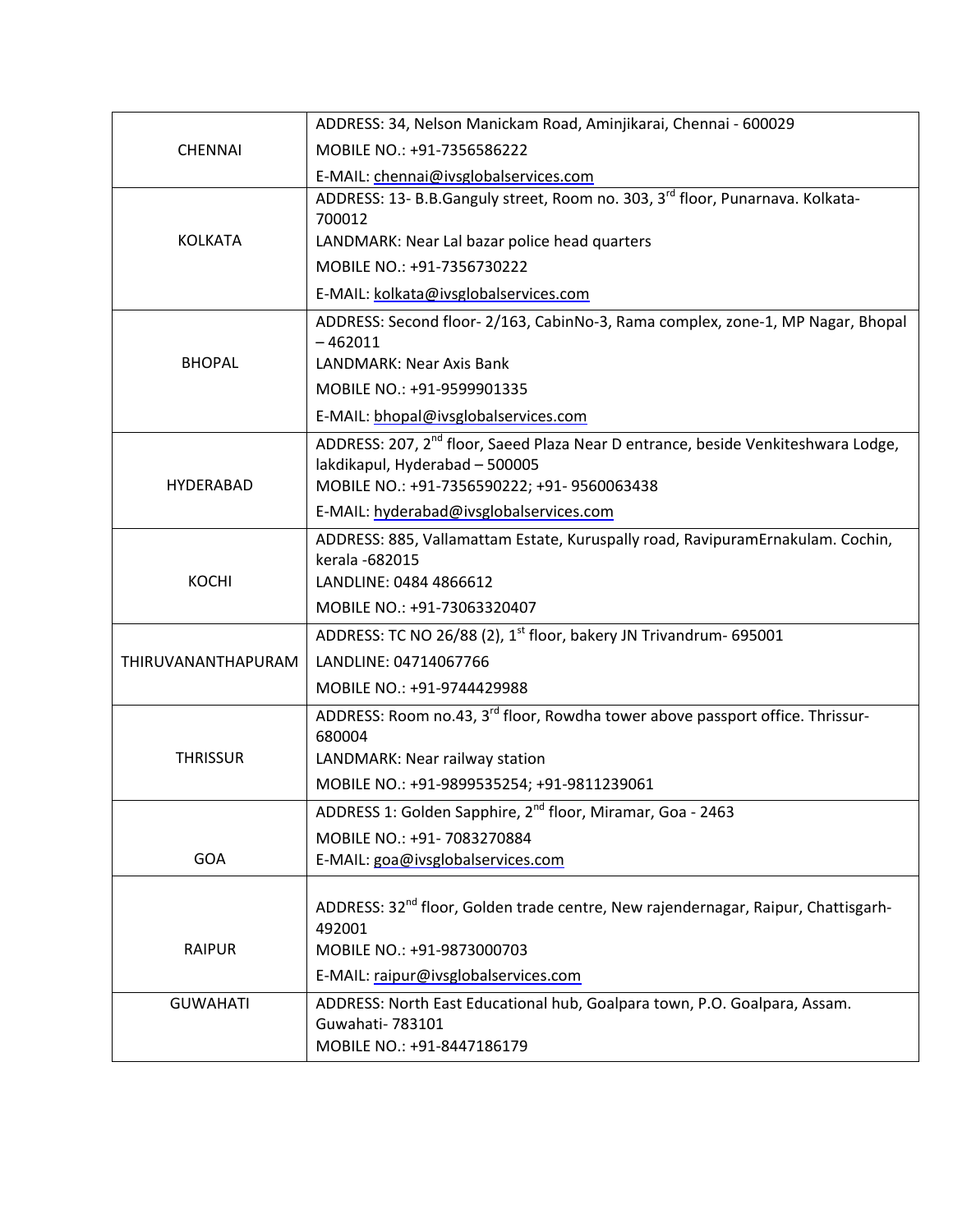| SRINAGAR | ADDRESS: 216-B, Dr. Ali Jain Shopping Plaza, M.A. Road, Srinagar - 190001 |
|----------|---------------------------------------------------------------------------|
|          | MOBILE NO.: +91- 9858466755                                               |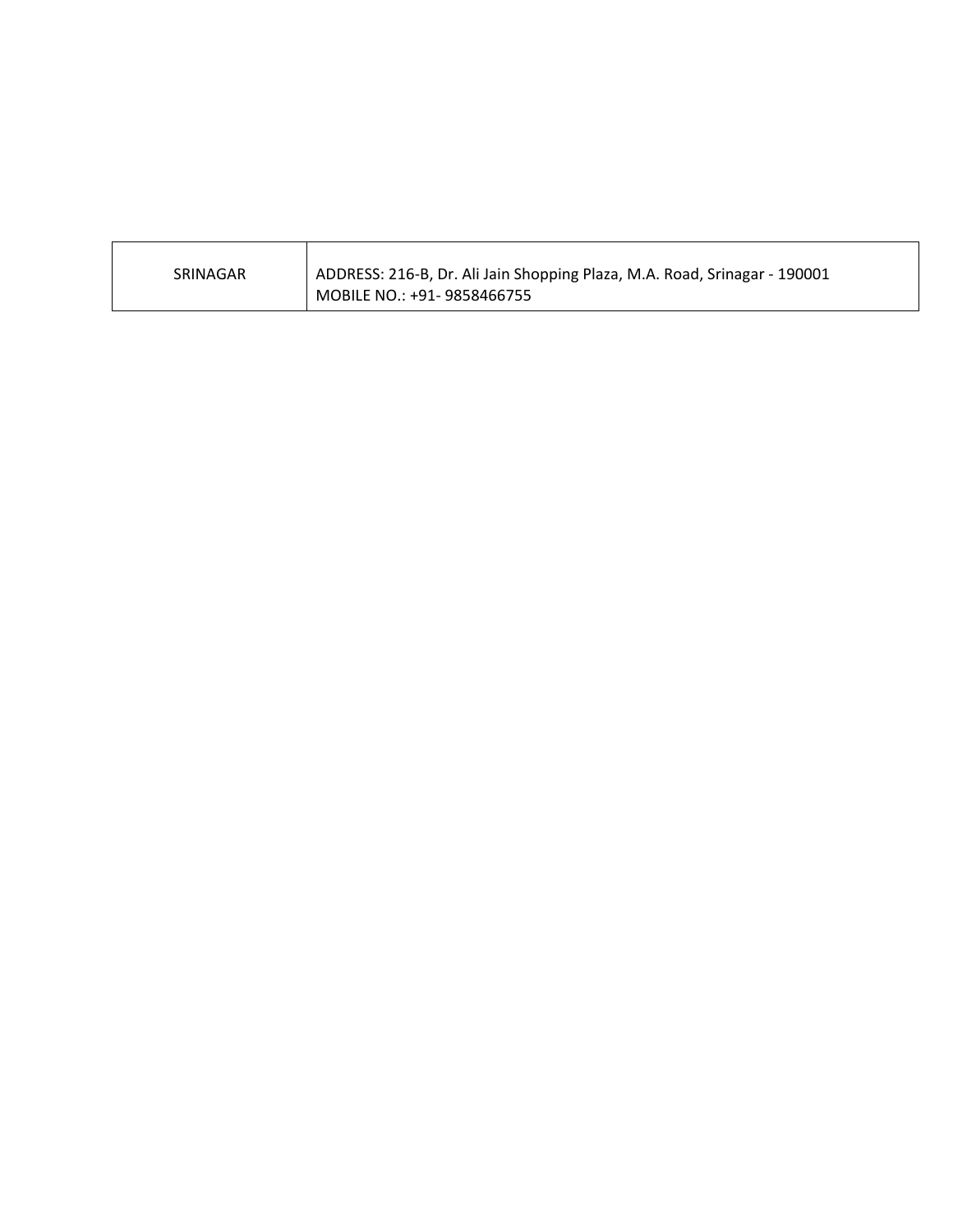### 2.**M/s BLS Internatonal Services Pvt. Ltd**

| <b>City</b>        | <b>Address</b>                                                        |
|--------------------|-----------------------------------------------------------------------|
| New Delhi          | 910, Indira Prakash Building, Barakhamba Road, New Delhi-110001,      |
|                    | Ph.No:- 01123765017/18                                                |
| Hyderabad          | H.No 28/1F-18, Downtown mall, behind lotus hospital Lakdi ka          |
|                    | pul, Hyderabad 500004, Ph.No:- 9999856172                             |
| Guwahati           | 2nd Floor, KayM plaza, Ganesh Puri, Opp.Petrol Pumb, Guwahati         |
|                    | 781005, Ph.No:- 9999856208                                            |
| Kolkata            | 209, A.J.C Bose Road, Karnani Estates, Kolkata-700017, Ph.No:-        |
|                    | 033- 46041975, 9999856672                                             |
| Chennai            | Sun Plaza, Door No. 39, GN Chety Road, Chennai, Tamil Nadu            |
|                    | 600006, Ph.No:- 9999856629                                            |
| Mumbai             | 109, Keshava building, C5 Bandra Kurla Complex, Bandra East,          |
|                    | Mumbai- 400051, Ph.No:- 022-49783307                                  |
| Ahmedabad          | 404, Gold Leaf, Op. Tomato's Restaurant, C.G. Road, Navrangpura,      |
|                    | Ahmedabad- 380009, Ph.No:- 9999856359                                 |
| Bangalore          | Unit no: 207, 2nd foor, curzon square                                 |
|                    | # 24 opp. Sbm treasury bank, lady                                     |
|                    | curzon road                                                           |
| <b>Bhopal</b>      | 306-307, 1st Floor, Plot 239, Zone-1 Main Road, MP Nagar, Bhopal -    |
|                    | 462041, Ph.No:-0755-4945708, 9999856268                               |
| Chandigarh         | SCO 37/38, Sector-17, Chandigarh 160017,                              |
|                    | Ph.No:- 1724666076                                                    |
| Goa                | B-301, Suntex Building, Opp Dempo Tower, Pato Plaza Goa-403001,       |
|                    | Ph.No:- 9999856532                                                    |
| Kochi              | 61/919, 1st Floor, Vandana Building, Kurishupally Road, Kochi         |
|                    | 682015, Ph.No:- 9999856520                                            |
| Lucknow            | LGF 23-24 Tej Kumar Plaza 1, Triloki Nath Hazrat Ganj, Lucknow-       |
|                    | 226001, Ph.No:-0522-4242580, 9999856049                               |
| Raipur             | s48, 2nd Floor, Maruti Business Park, Near Raj Kumar College, Raipur, |
|                    | CG 492001, Ph.No:-0771-4915132, 9999856089                            |
| Thiruvananthapuram | Third Floor Diamond Plaza", Althara Junction, Vellayambalam,          |
|                    | Trivandrum Kerala 695 010, Ph.No:- 0471-4066232, 9999856128           |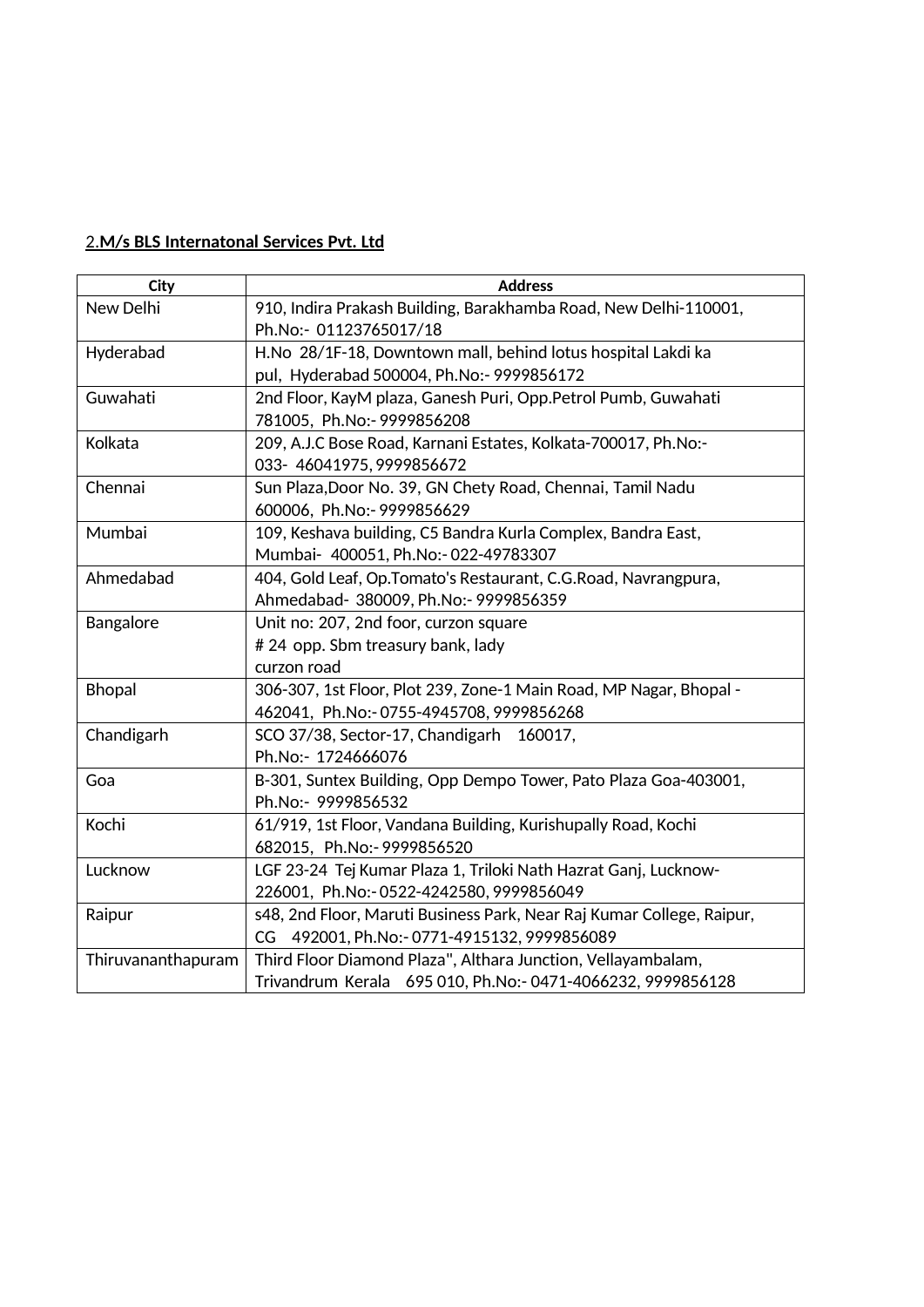# **3 M/s Superb Enterprises Pvt. Ltd**

| <b>City</b>               | <b>Address / contact details</b>                                                                                                                                                                                                                                                                                                               |
|---------------------------|------------------------------------------------------------------------------------------------------------------------------------------------------------------------------------------------------------------------------------------------------------------------------------------------------------------------------------------------|
| Delhi                     | Bahadur Shah Zafar Marg, ITO, New Delhi<br>(a)<br>2nd floor, Rear Wing Nehru House, 4 Bahadur Shah Zafar Marg,<br>Beside ITO Metro Station Gate No. 4, New Delhi 110002, Tel.: +91-11-<br>41855999, 23355999,<br>Fax:+91-11-41855959, 8527270999, 8860025047<br>Website-http://superbenterprisesindia.com/<br>E-mail info@superbatestation.com |
| Connaught Place,<br>Delhi | (b)<br>Connaught Place, Delhi<br>109, First Floor, New Delhi House, Barakhamba Road (Near Metro Station),<br>New Delhi-110001 Tel. No. +91-11-43582621, 9599220131, 9599220130<br>E-mail:info@superbatestation.com                                                                                                                             |
| Ahmedabad                 | B-236, Second Floor, SAKAR-7, Near NEHRU BRIDGE CORNER, ASHRAM<br>ROAD, AHMEDABAD-380009,<br>Tel.No. 079-26585929, 7624009293;<br>E-mail: ahmedabad@seplgroup.com                                                                                                                                                                              |
| Bangalore                 | Office No. 105, 1st Floor, 92, Kedia Arcade, Opposite ICICI Bank,<br>Infantry Road, Bangalore 560001, Tel. No. +91-8050001255,<br>+91-080-42188859,<br>Email: Bangalore@seplgroup.com                                                                                                                                                          |
| <b>Bhopal</b>             | 9-10, lower ground floor, Lucky Plaza, malviya nagar,<br>Bhopal. 462003 Tel.: +91-0755 - 2988890, 7389760450,<br>E-mail: Bhopal@seplgroup.com                                                                                                                                                                                                  |
| Chandigarh                | SCO-52, Office No. 06, Basement, Sector-9 D, Chandigarh -<br>160009 Tel:- +91-172-4014999 / 4081999, 9319400387,<br>9876039863<br>E-mail: Chandigarh@seplgroup.com                                                                                                                                                                             |
| Chennai                   | Prince Manor" No B 1, 114, Purasawalkam High Road, Chennai,<br>Tamilnadu 600008,<br>Tel. No.: +91-4448534879, Mob: +91- 9884545635, E-mail:<br>chennai@seplgroup.com                                                                                                                                                                           |
| Goa                       | G-10, ground floor, Gera Imperium 1, Edc pato, Panaji, Goa 403001, Tel.<br>No.: 08322-437047/7888047640,7888087640<br>E-mail: goa@seplgroup.com                                                                                                                                                                                                |
| Guwahati                  | First Floor, Divine Plaza, Dispur, G S Road, Guwahati-781006, Assam,<br>Tel.No.: +91-361-2220905, 8403076677 Email- Guwahati@seplgroup.com                                                                                                                                                                                                     |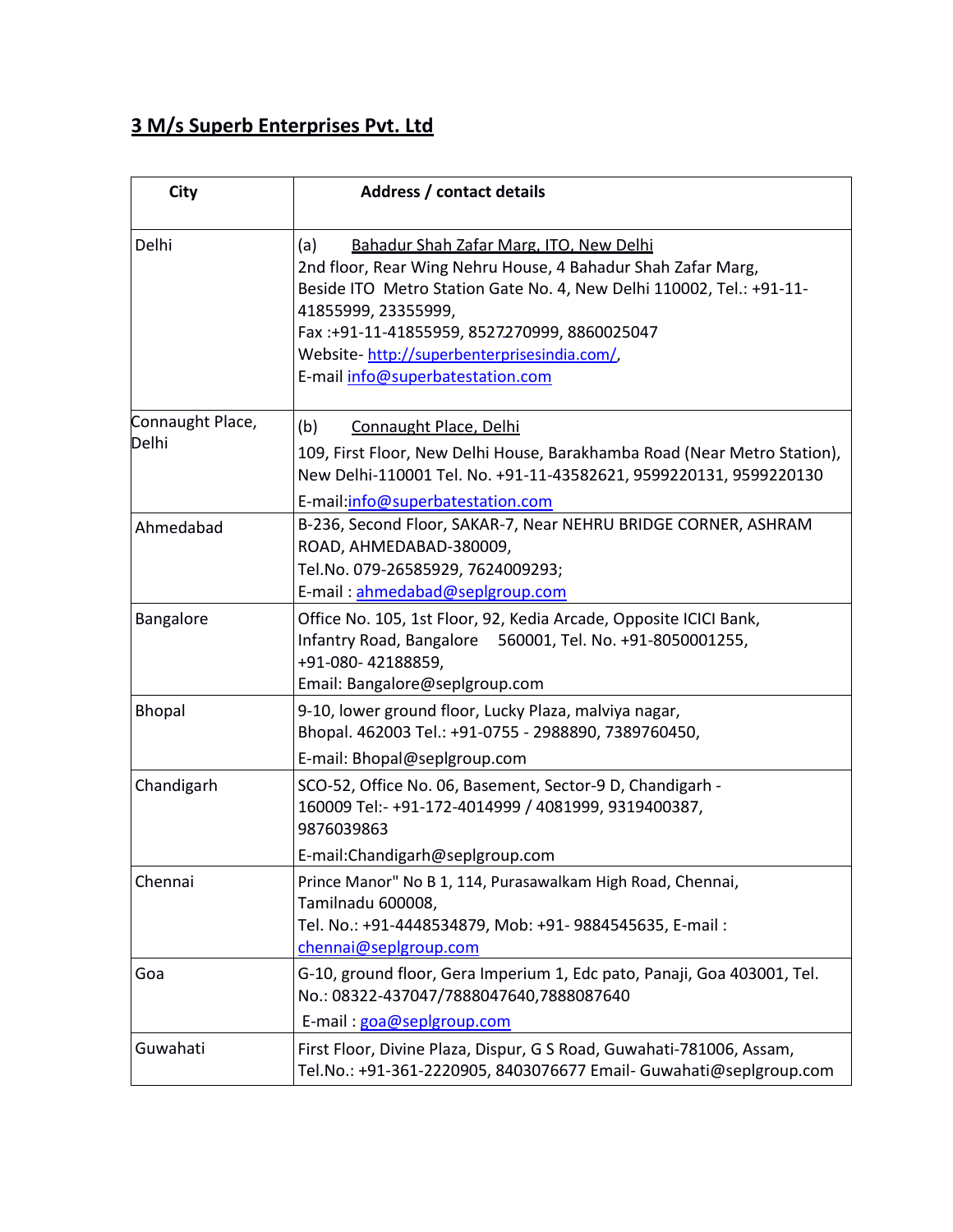| Jalandhar          | 309, Second Floor Prestige Chamber, GT Road, Near Narinder Cinema,<br>Jalandhar: - 144001,<br>Tel.No. +91-181-4641999,4641998,4641997, 9319400359, 9876039863;<br>Email: Jalandhar@seplgroup.com            |
|--------------------|-------------------------------------------------------------------------------------------------------------------------------------------------------------------------------------------------------------|
| Hyderabad          | LG 15, Skill Spectrum House No: 3-6-367 to 369, Next to TTD Temple,<br>Himayathnagar Main road, Hyderabad TS-500029, Tel. No.: +91-40<br>66518855,9030088551,<br>Email: Hyderabad@seplgourp.com             |
| Kochi              | 68, DD Corner Stone Building, Kadavanthara Junction, Ernakulum-<br>Kerala, Pin-682020,                                                                                                                      |
|                    | Tel: +91-484-4040636, Mobile No.: +91-7510560002,<br>Email:Cochin@seplgroup.com                                                                                                                             |
| Kolkata            | 1st foor, Chandan Niketan, 52A, Shakespeare Sarani, Near Karnani<br>Estate & Opposite of Punjab National Bank, kolkata 700017, Tel: +033-<br>46041215, MobileNo.:+91-7596099903,7596099901                  |
|                    | E-mail:Kolkata@seplgroup.com                                                                                                                                                                                |
| Lucknow            | G 49 Tej kumar plaza, Opp Darul safa, 1 Triloki Nath Road, Hazrat Ganj<br>Lucknow 226001, Tel. No.: +91-522-4073422, 9319862255, ; E-<br>mail:lucknow@seplgroup.com                                         |
| Mumbai             | 41/42, Ground Floor, Ashoka Shopping centre, Near G.T. Hospital,<br>L.T. Road, Mumbai 400001, Tel:- +91-22-22652929, 22652828,<br>Mobile No. +91-9987596555 Email: Mumbai@seplgroup.com                     |
| Pune               | Office No.-106, First Floor, City Mall, Ganesh khind, Pune University<br>Road, Near University Circle, Shivaji Nagar, Pune, Maharashtra - 411007 Tel<br>No: 8149226699, 9319400306 Email:Pune@seplgroup.com |
| Raipur             | GF 01 NATIONAL CORPORATE PARK, GE ROAD, RAIPUR, CHATTISGARH-<br>492001, Tel. No.: 0771-4912783 +91 8827457788, ; Email:<br>raipur@seplgroup.com                                                             |
| Thiruvananthapuram | T.C No. 26/1303/1, Ground Floor, Welmen Centre, Panavila<br>Junction, Thiruvananthapuram 695001, Tel. No.: 04712334134<br>, Mob No.: +91- 7736560004, E-mail: tvm@seplgroup.com                             |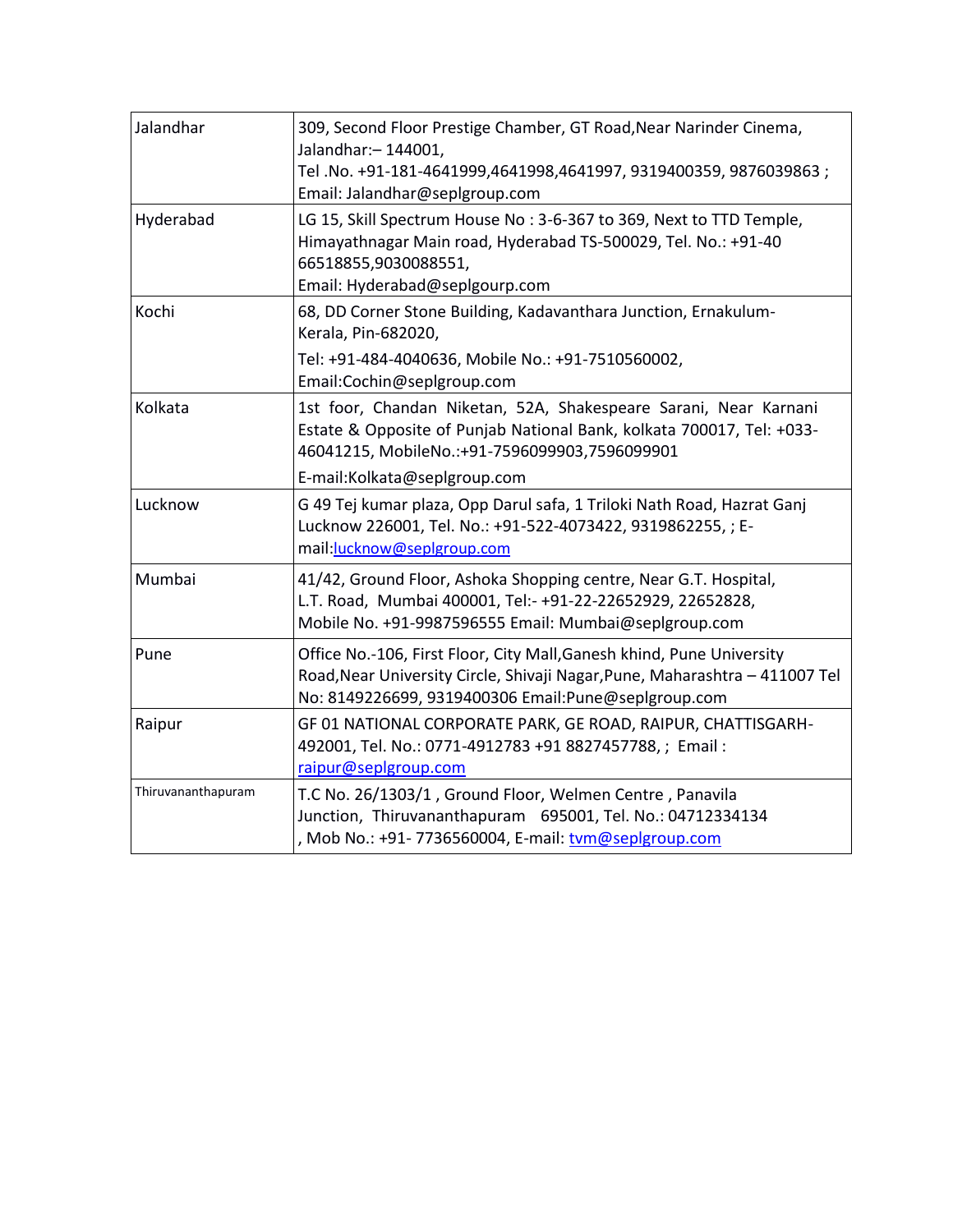#### **4. M/s ALHIND TOURS AND TRAVELS PVT. LTD.**

## **Customer Care: +91 8929042302 Email: attestmea@alhindonline.com**

| <b>City</b> | <b>Address</b>                                                                                                                                                                                                                           |
|-------------|------------------------------------------------------------------------------------------------------------------------------------------------------------------------------------------------------------------------------------------|
| Delhi       | Alhind Tours and Travels Pvt. Ltd., Alhind Emarald Tower, G-3, Ground Floor,<br>No.112 Babar Road, Opp. World Trade Centre, New Delhi-110001<br>Mob: 8929042302 / 8929042303 / 7290054878 Email: meadel@alhindonline.com                 |
| Chandigarh  | Alhind Tours and Travels Pvt. Ltd., First Floor Sco 100-101, Sector-34-A,<br>Chandigarh - 160022 Tel: 0172 4042717 Mob: 7994333555<br>Email: meacha@alhindonline.com                                                                     |
| Mumbai      | Alhind Tours and Travels Pvt. Ltd., Shop No.19, Gate no.02, Ground Floor,<br>Kanakia Zillion, LBS Marg, Kurla, West Mumbai- 400070 Tel: 022-20867070 / 71<br>Mob: 8657515022 Email: meamum@alhindonline.com                              |
| Trivandrum  | Alhind Tours and Travels Pvt. Ltd., Third Floor, SitaraTower, Opp. Deshabimani<br>Daily, Aristo Junction, Thampanoor, Trivandrum -695001 Tel:0471 2785728 Mob:<br>9496006187 Email: meatri@alhindonline.com                              |
| Goa         | Alhind Tours and Travels Pvt. Ltd., Gera's Imperium - I, Patto Plaza, Behind<br>Kadamba Bus Stand, Panaji, Goa-403001 Tel: 0832-2438090 Mob: 8129884333<br>Email: meagoa@alhindonline.com                                                |
| Ahmedabad   | Alhind Tours and Travels Pvt. Ltd., G7,8, 9, Satkar Complex, C.G. Road,<br>Ahmedabad -380 009. Tel: 079 48442002 Mob: 9496006182<br>Email: meaamd@alhindonline.com                                                                       |
| Bengaluru   | Alhind Tours and Travels Pvt. Ltd., No#509, 1St Floor, 6th cross, 6th Block, Near to<br>Koramangala club, Koramangala, Bangalore -560095.Tel: 080 46474747<br>Mob: 7624920315, 9986800888Email: meablr@alhindonline.com                  |
| Bhopal      | Alhind Tours and Travels Pvt. Ltd., Shop No.MF-17, First Floor, B-Block, Mansarova<br>Complex, Hoshangabad Road, Bhopal-462016 Tel: 0755 4944883 Mob: 9981744433,<br>9981644433 Email: meabho@alhindonline.com                           |
| Chennai     | Alhind Tours and Travels Pvt. Ltd., Prince Plaza, Pantheon Road, Egmore, Chennai<br>$-600008$ Tel: 044 28544276 Mob: 9380527538<br>Email: meamad@alhindonline.com                                                                        |
| Guwahati    | Alhind Tours and Travels Pvt. Ltd., Basistha Road, Opposite To SBI,<br>MaidangaonA.G.Bus Stop, Krishnapur, Beltola, Guwahati, Assam-781029 Tel:<br>0361-2309909 Mob: 7637824415, 6901077845,8134832840 Email:<br>meaguh@alhindonline.com |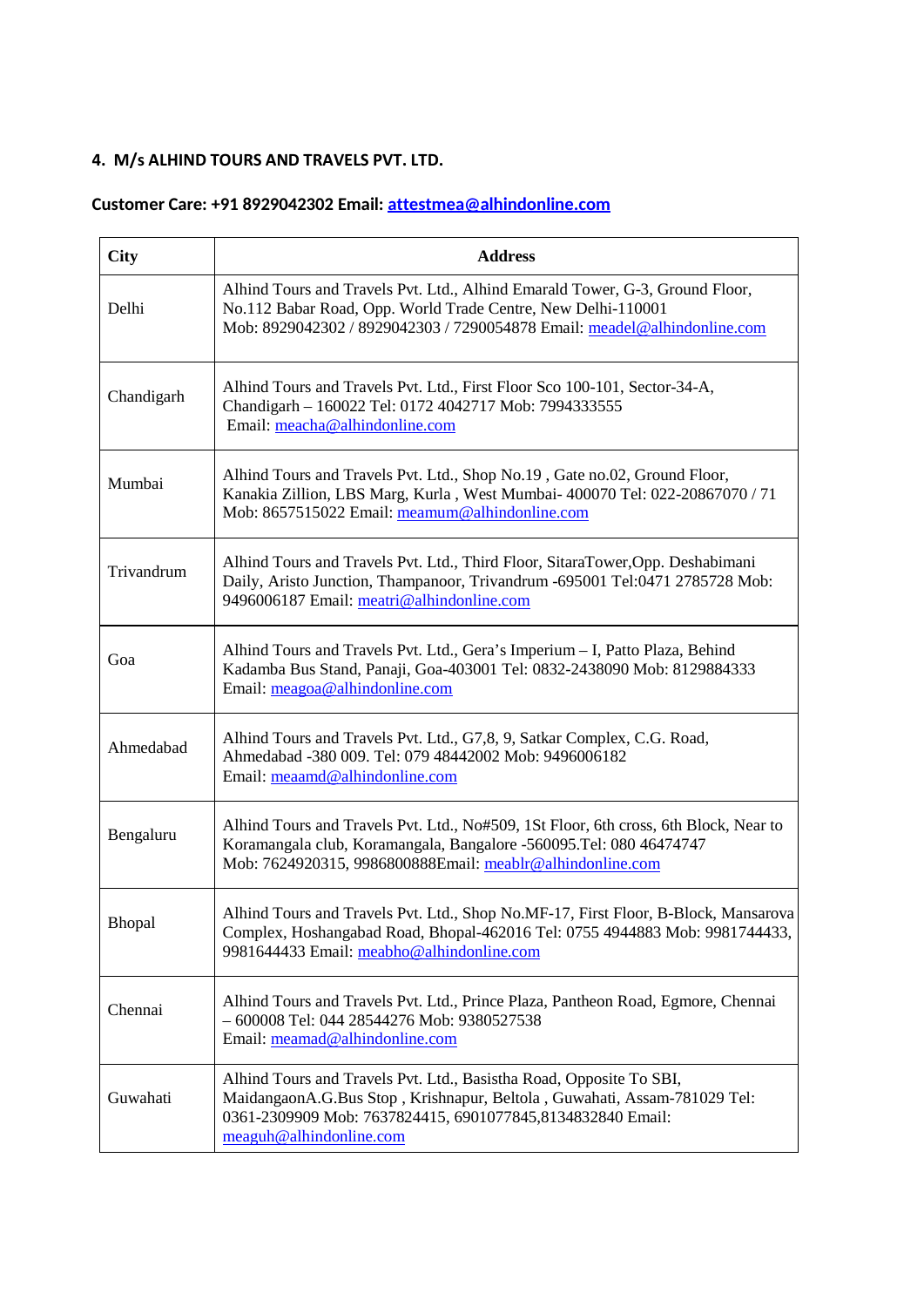| Hyderabad | Alhind Tours and Travels Pvt. Ltd., Plot No.3-6-369/1, Shop No. 104, First Floor,<br>Sanathana Ecstacy, Street No 2, Himayath Nagar, Hyderabad-500029, Telangana<br>Tel: 040-23210194Mob: 9959888450 / 8886314350<br>Email: meahyd@alhindonline.com |
|-----------|-----------------------------------------------------------------------------------------------------------------------------------------------------------------------------------------------------------------------------------------------------|
| Kochi     | Alhind Tours and Travels Pvt. Ltd., Elmar Square, M.G. Road, Ravipuram,<br>Cochin-682 016 Tel:0484 4334422 Mob: 9446007885<br>Email: meakoc@alhindonline.com                                                                                        |
| Kolkata   | Alhind Tours and Travels Pvt. Ltd., 53/A, Rafi Ahmed Kidwai Road, Kolkatta-<br>700016 Tel: 033 46041868 Mob: 8136844888<br>Email: meakol@alhindonline.com                                                                                           |
| Lucknow   | Alhind Tours and Travels Pvt. Ltd., Lower Ground Floor, Office No.5, Jewel<br>heights, 23- B.N. Road, Lalbagh, Lucknow-226001 Tel: 0522 4344410 Mob:<br>7290054871 Email: mealuc@alhindonline.com                                                   |
| Raipur    | Alhind Tours and Travels Pvt. Ltd., First Floor, Amrit Sandesh Complex, G.E Road,<br>Raipur 492001Tel:0771 4919845 Mob: 9109107049<br>Email: mearai@alhindonline.com                                                                                |